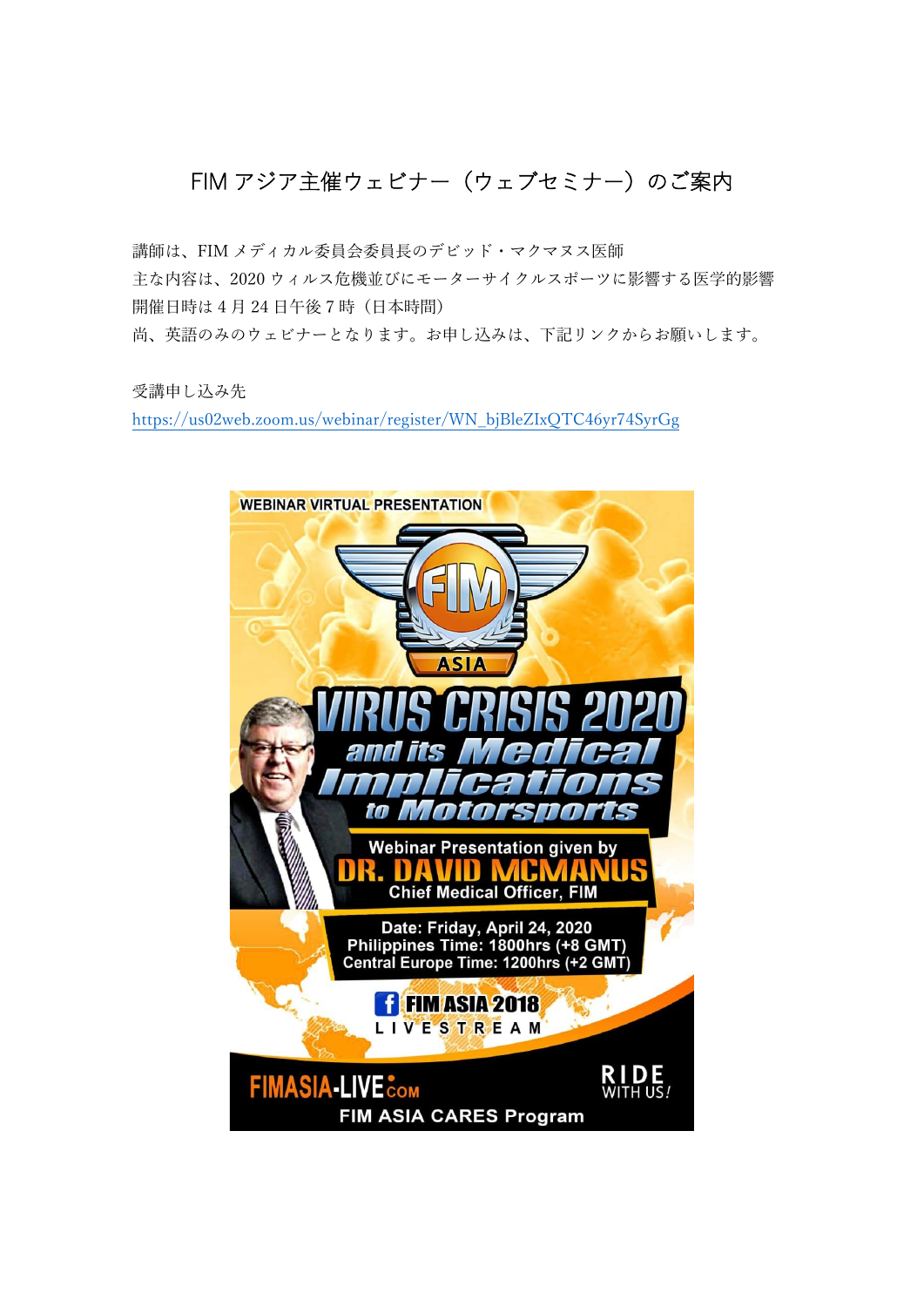May we kindly inform the very interesting topics of our FIM Asia Cares program Topics of webinar are as follows: FIM アジアとして今回のウェビナーは、以下のトピックに焦点を当てます。

## Introduction & Background to Current Pandemic:

現行のパンデミックの説明及びその背景

| · Symptoms & Impact of Illness  |      | 症状と疾病への影響                                                       |
|---------------------------------|------|-----------------------------------------------------------------|
| $\cdot$ Prevention & Management |      | 予防と取り扱い                                                         |
| $\cdot$ The Future              | 将来展望 |                                                                 |
|                                 |      | ·Implications & Considerations for our Sport スポーツに与える影響と考慮すべき事由 |
| ∙Q&A                            | 質疑応答 |                                                                 |

The presentation to include more details within each of these elements such as:

|                                 | 今回のプレゼンテーションには更に詳細な下記の情報が含まれる予定です。                                 |
|---------------------------------|--------------------------------------------------------------------|
|                                 | · Introduction & Background to Current Pandemic 現行のパンデミックの説明及びその背景 |
| o VirusTypes etc                | ウィルスのタイプ等                                                          |
| · Symptoms & Impact of Illness  | 症状と疾病への影響                                                          |
| o Risk factors                  | リスク要因                                                              |
| § Age                           | 一年齢                                                                |
| § Obesity                       | 一肥満                                                                |
| § Fitness                       | ーフィットネス                                                            |
| § Underlying illness            | 一疾病                                                                |
| · Dementia                      | 痴呆                                                                 |
| · Cardiac                       | 心臓病<br>$\bullet$                                                   |
| · Respiratory                   | 呼吸<br>$\bullet$                                                    |
| · Haematological                | 血液<br>$\bullet$                                                    |
| · Renal                         | 腎臓<br>$\bullet$                                                    |
| · Neurological                  | 神経<br>$\bullet$                                                    |
| · Oncology                      | 腫瘍<br>$\bullet$                                                    |
| · Prevention & Management       | 予防と取り扱い<br>$\bullet$                                               |
| o Hygiene                       | 衛生                                                                 |
| § Hand hygiene                  | 一手指衛生                                                              |
| · Hand sanitisers               | 手指消毒剤                                                              |
| § Coughing and sneezing         | 一咳とくしゃみ                                                            |
| § General hygiene               | —一般的衛生                                                             |
| o Social isolation & distancing | 一社会的隔離及び距離                                                         |